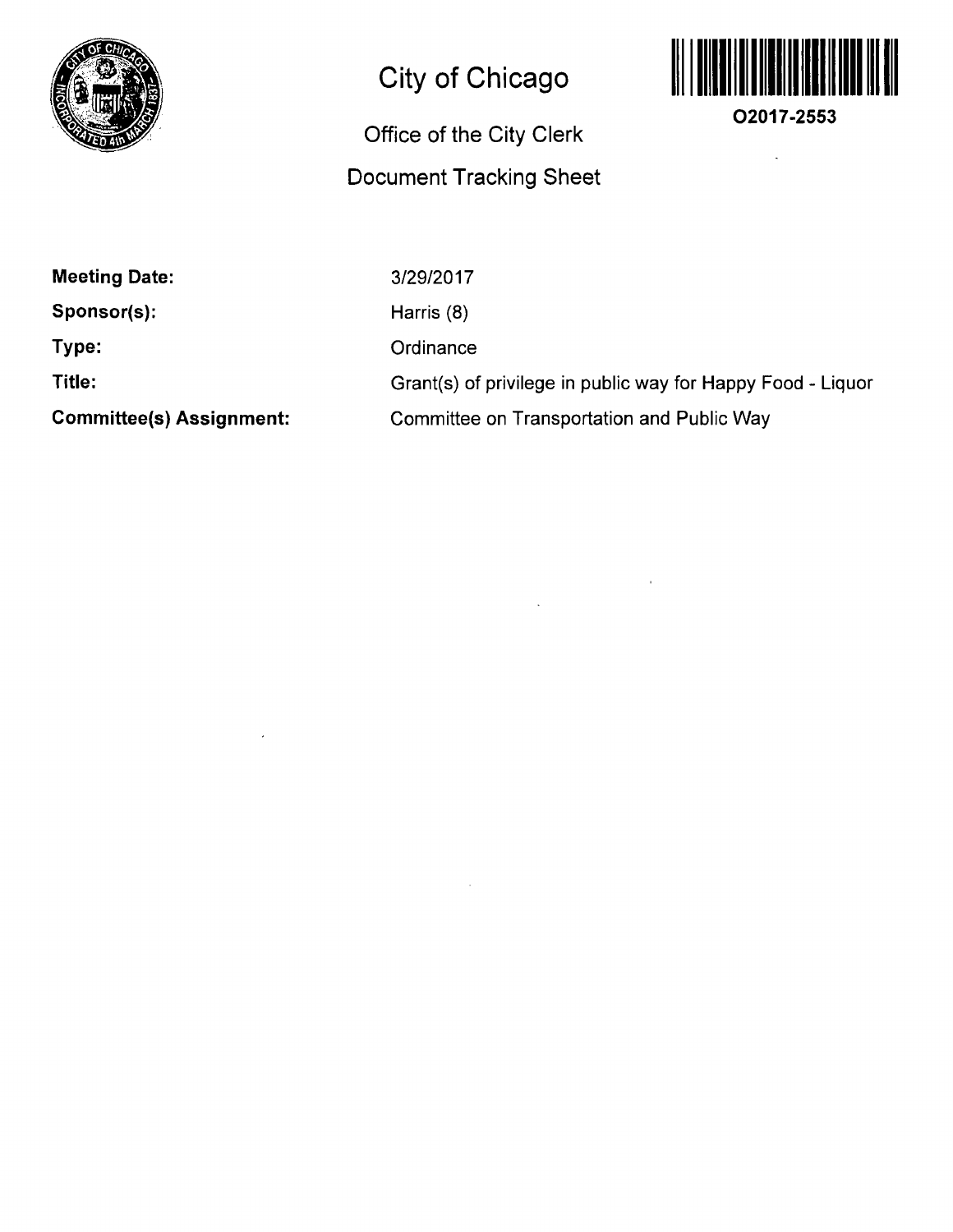**ORDINANCE** HAPPY FOOD - LIQUOR Acct. No. 9185-1 Pernnit No. 1125426

Be It Ordained by the City Council of the City of Chicago:

SECTION 1. Permission and authority are hereby given and granted to HAPPY FOOD - LIQUOR, upon the terms and subject to the conditions of this ordinance to maintain and use, as now constructed, two (2) Security Camera(s) projecting over the public right-of-way for security purposes adjacent to its premises known as 7901 S. Cottage Grove Ave..

Said Security Camera(s) at E. 79th Street measure(s): One (1) at four point five (4.5) feet in length, point two five (.25) feet in width and ten (10) feet above grade level. One (1) at four point five (4.5) feet in length, point two five (.25) feet in width and ten (10) feet above grade level.

Said Security Camera(s) at S. Cottage Grove Avenue measure(s): One  $(1)$  at four point five  $(4.5)$  feet in length, point two five  $(.25)$  feet in width and ten  $(10)$  feet above grade level.

The location of said privilege shall be as shown on prints kept on file with the Department of Business Affairs and Consumer Protection and the Office of the City Clerk.

Said privilege shall be constructed in accordance with plans and specifications approved by the Department of Planning and Development and Department of Transportation (Division of Project Development).

This grant of privilege in the public way shall be subject to the provisions of Section 10-28-015 and all other required provisions of the Municipal Code of Chicago.

The grantee shall pay to the City of Chicago as compensation forthe privilege #1125426 herein granted the sum of zero (\$.00) per annum in advance.

A 25% penalty will be added for payments received after due date.

The permit holder agrees to hold the City of Chicago harmless for any damage, relocation or replacement costs associated with damage, relocation or removal of private property caused by the City performing work in the public way.

Authority herein given and granted for a period of five (5) years from and after Date of Passage.

**Alderman** 

A.

Michelle A. Harris 8th Ward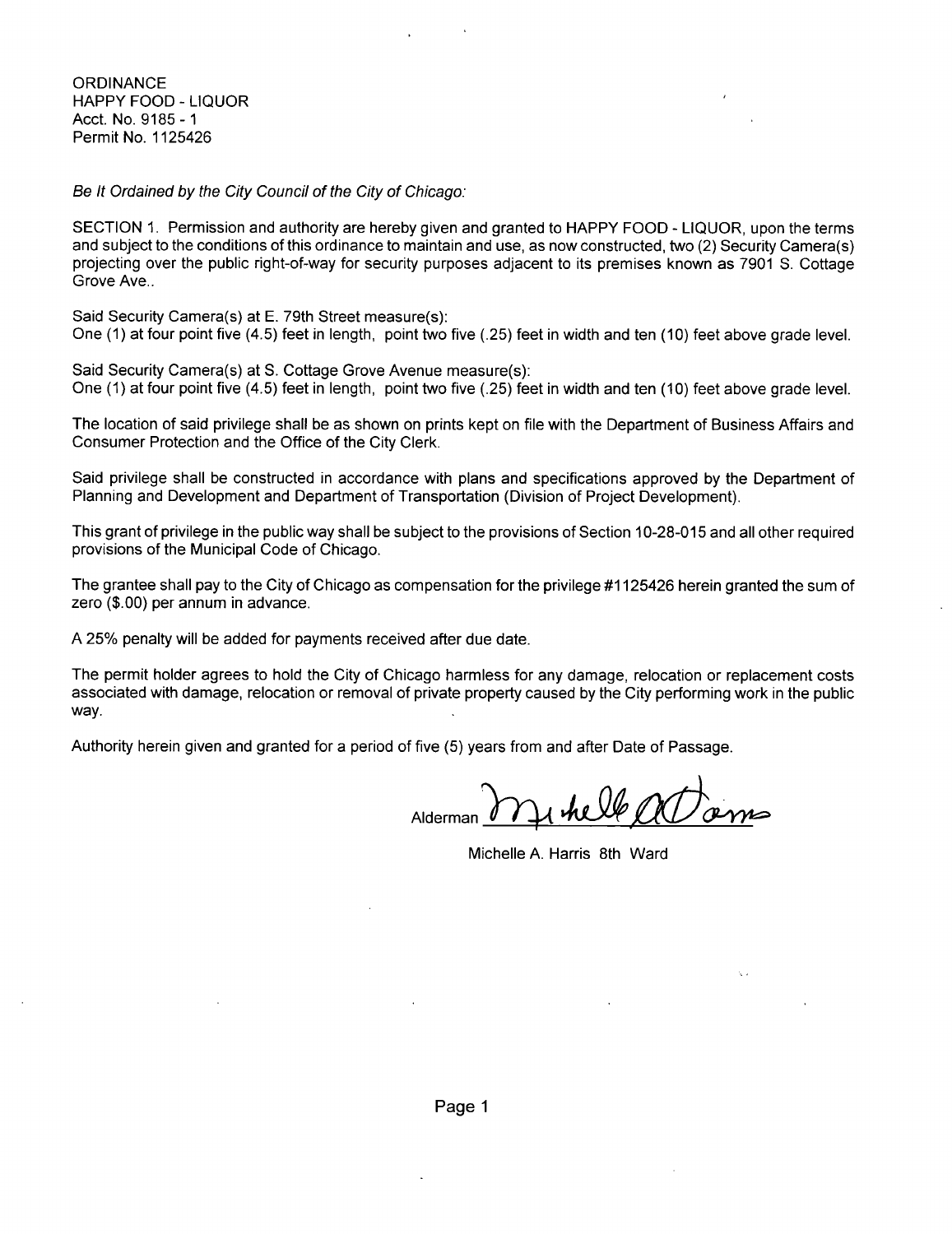

 $\ddot{\phantom{a}}$